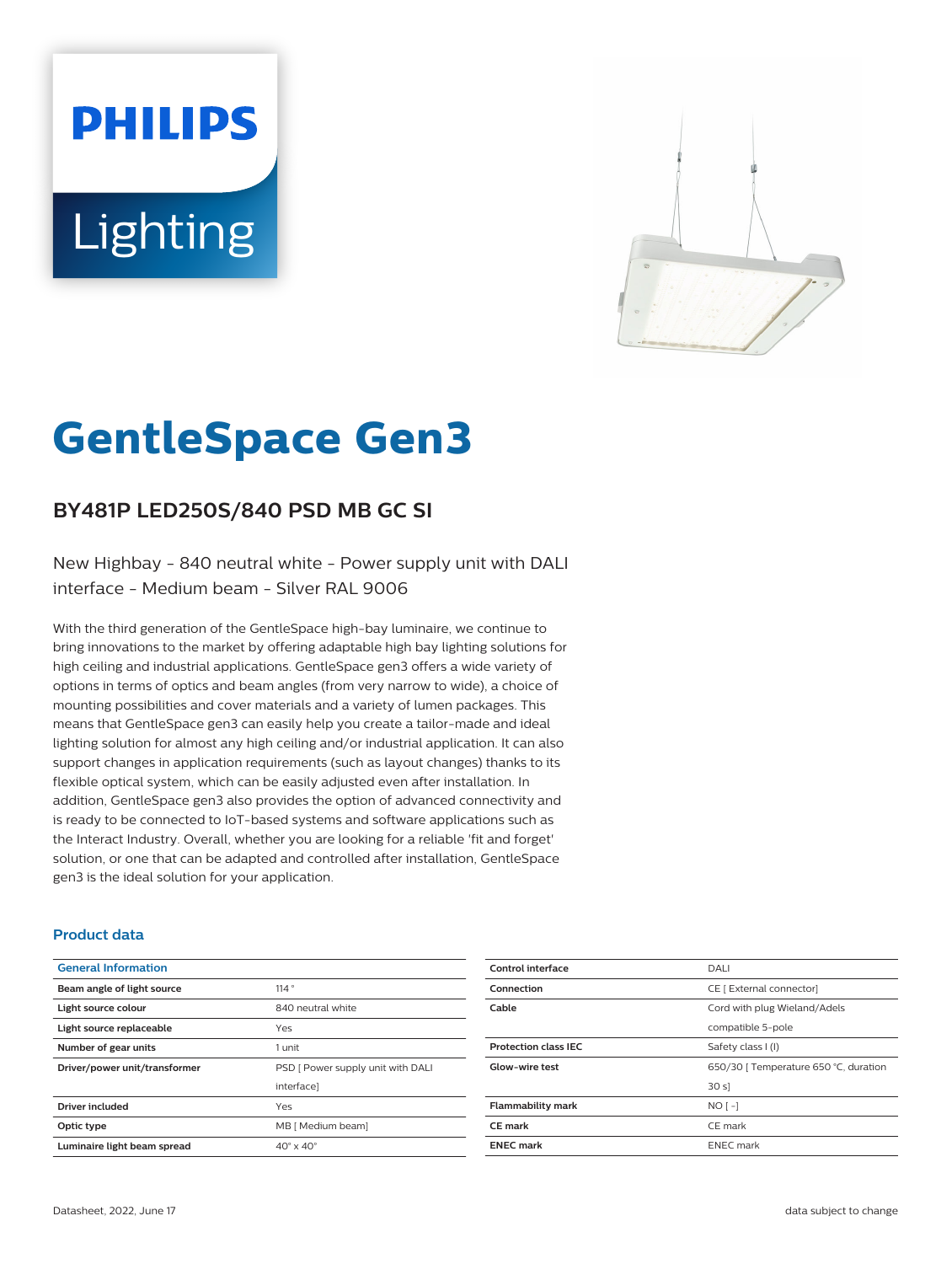## **GentleSpace Gen3**

| <b>Warranty period</b>                  | 5 years                                   |
|-----------------------------------------|-------------------------------------------|
| <b>Constant light output</b>            | No                                        |
| Number of products on MCB (16 A type B) | 12                                        |
| Photobiological risk                    | Photobiological risk group 1 @ 200mm to   |
|                                         | EN62471                                   |
| <b>EU RoHS compliant</b>                | Yes                                       |
| <b>Product family code</b>              | BY481P [ New Highbay]                     |
| Unified glare rating CEN                | Not applicable                            |
|                                         |                                           |
| <b>Operating and Electrical</b>         |                                           |
| <b>Input Voltage</b>                    | 220-240 V                                 |
| Input frequency                         | 50 to 60 Hz                               |
| Initial CLO power consumption           | $-W$                                      |
| <b>Average CLO power consumption</b>    | - W                                       |
| Inrush current                          | 5.1A                                      |
| Inrush time                             | 76 ms                                     |
| Power factor (min.)                     | 0.9                                       |
|                                         |                                           |
| <b>Controls and Dimming</b>             |                                           |
| Dimmable                                | Yes                                       |
|                                         |                                           |
| <b>Mechanical and Housing</b>           |                                           |
| <b>Housing material</b>                 | Aluminum                                  |
| <b>Reflector material</b>               |                                           |
| Optic material                          | Polycarbonate                             |
| Optical cover/lens material             | Glass                                     |
| <b>Fixation material</b>                | Steel                                     |
| Optical cover/lens finish               | Clear                                     |
| Overall length                          | 600 mm                                    |
| <b>Overall width</b>                    | 490 mm                                    |
| <b>Overall height</b>                   | 110 mm                                    |
| Colour                                  | Silver RAL 9006                           |
| Dimensions (height x width x depth)     | 110 x 490 x 600 mm (4.3 x 19.3 x 23.6 in) |
|                                         |                                           |
| <b>Approval and Application</b>         |                                           |
| Ingress protection code                 | IP65 [ Dust penetration-protected, jet-   |
|                                         | proof]                                    |
| Mech. impact protection code            | IK07 [2 J reinforced]                     |
|                                         |                                           |

| <b>Initial Performance (IEC Compliant)</b>   |                        |  |
|----------------------------------------------|------------------------|--|
| Initial luminous flux (system flux)          | 25000 lm               |  |
| Luminous flux tolerance                      | $+/-10%$               |  |
| Initial LED luminaire efficacy               | 154 lm/W               |  |
| Init. Corr. Colour Temperature               | 4000 K                 |  |
| Init. Colour rendering index                 | >80                    |  |
| Initial chromaticity                         | $(0.38, 0.38)$ SDCM <3 |  |
| Initial input power                          | 162 W                  |  |
| Power consumption tolerance                  | $+/-10%$               |  |
|                                              |                        |  |
| <b>Over Time Performance (IEC Compliant)</b> |                        |  |

| Control gear failure rate at median useful life 5%   |      |
|------------------------------------------------------|------|
| 50,000 h                                             |      |
| Control gear failure rate at median useful life 10 % |      |
| 100,000 h                                            |      |
| Lumen maintenance at median useful life*             | 190  |
| 50,000 h                                             |      |
| Lumen maintenance at median useful life*             | 1.80 |

**100,000 h**

#### **Application Conditions**

| Ambient temperature range          | $-30$ to $+45$ °C. |
|------------------------------------|--------------------|
| Performance ambient temperature Tq | 45 °C              |
| Maximum dimming level              | 10%                |
| Suitable for random switching      | No.                |

| <b>Product Data</b>               |                                 |
|-----------------------------------|---------------------------------|
| Full product code                 | 871869940731500                 |
| Order product name                | BY481P LED250S/840 PSD MB GC SI |
| EAN/UPC - product                 | 8718699407315                   |
| Order code                        | 40731500                        |
| SAP numerator - quantity per pack |                                 |
| Numerator - packs per outer box   |                                 |
| <b>SAP</b> material               | 910500465537                    |
| SAP net weight (piece)            | 12.000 kg                       |
|                                   |                                 |